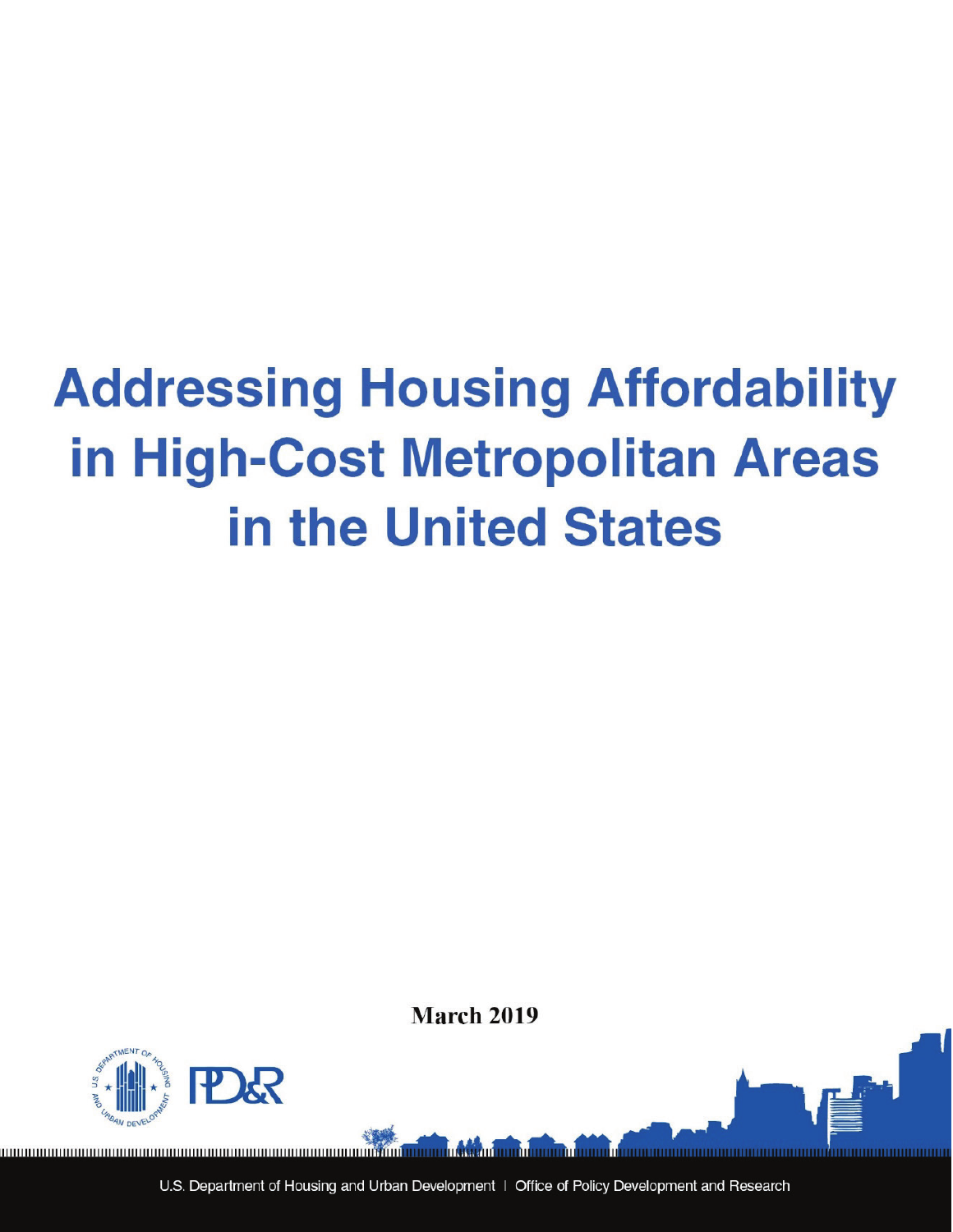## **U.S. Department of Housing and Urban Development (HUD) Office of Policy Development and Research (PD&R) Addressing Housing Affordability in High-Cost Metropolitan Areas in the United States**

The Senate Report 115-268, *Transportation and Housing and Urban Development, and Related Agencies Appropriations Bill*, 2018, requested that HUD investigate new housing starts in high-cost metropolitan areas, the cost burden placed on low-income renters, and the inability of those renters to achieve greater economic mobility and financial independence. The committee further directed the Department to identify the highest cost metropolitan areas where these conditions persist and to recommend potential solutions to help States and their local government entities mitigate affordable housing challenges by adopting strategies that expand new housing options in these areas.

The Office of Policy Development and Research (PD&R) prepared this report. In the report, we begin by summarizing the nature of the problem with rental affordability. Second, we identify the metropolitan areas with the greatest affordability challenges and offer recommendations for what these communities can do to alleviate shortages of affordable rental housing. Closing out the report, we highlight a select number of exemplary approaches that some of these high-cost communities have already implemented to address the affordability crisis. These strategies include the following:

- $\checkmark$  Streamline the building permitting and environmental review process.
- $\checkmark$  Offer technical assistance to local governments to help plan for future affordable housing needs.
- $\checkmark$  Facilitate the development of additional rental housing through various financing tools, such as the creation of local and state housing trusts, shared equity programs, and combining tax credits with tax-exempt bonds to incentivize housing production.
- $\checkmark$  Use vacant properties or publicly owned land for a portion of new affordable housing units.
- $\checkmark$  Learn from local experiments on how best to relax parking requirements to provide more density for affordable rental units in mixed-income developments.
- $\checkmark$  Support continued evidence-based research that builds on existing knowledge of the relative impact of regulatory barriers on the cost of housing, especially in high-cost local housing markets.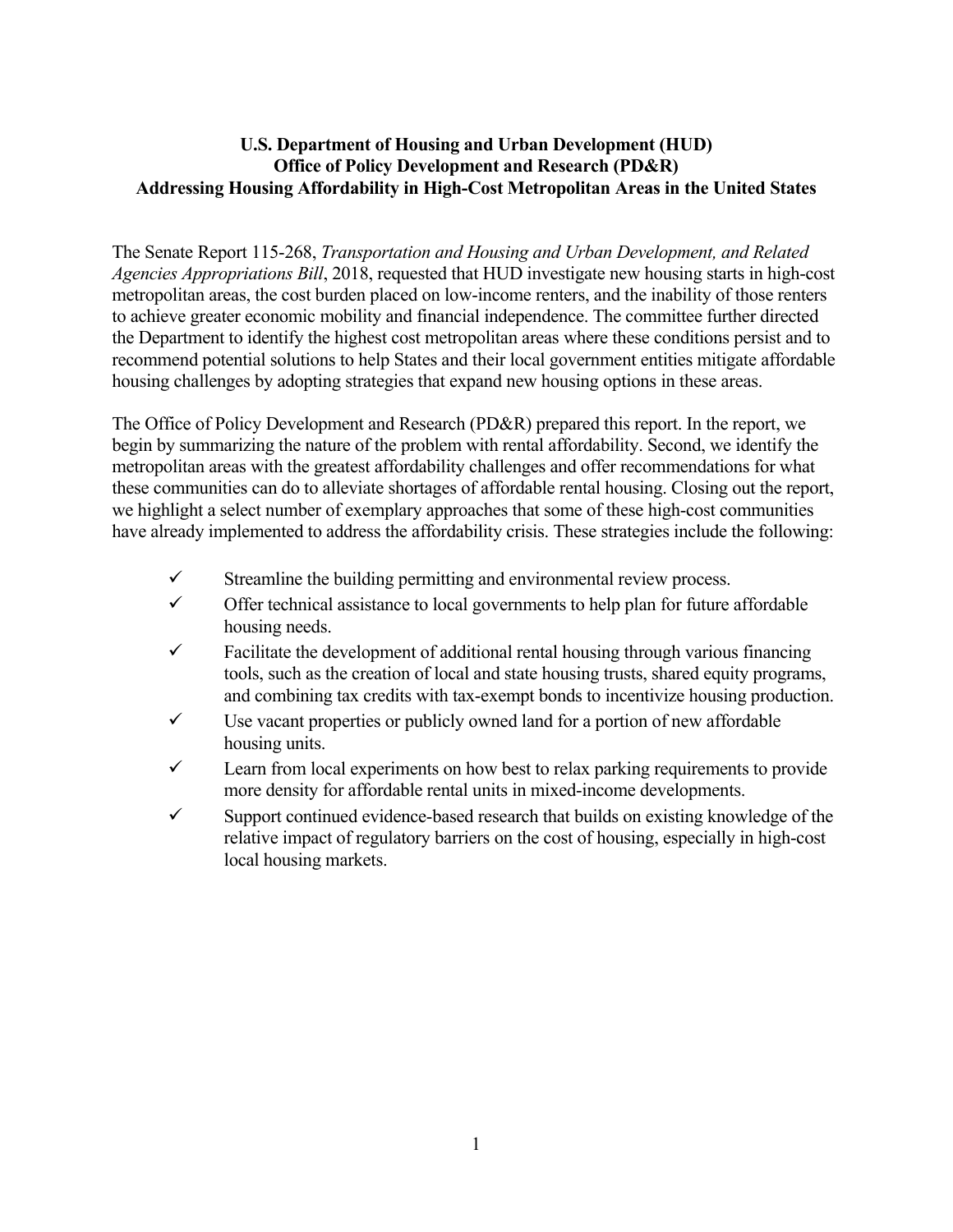#### **Examining the High Cost of Rental Housing in Metropolitan Areas**

In the decade since the global housing and financial crises, we have witnessed progress with rising household incomes and growth in credit in the United States. [1](#page-2-0) Results from a recent report from Harvard University's Joint Center for Housing Studies,<sup>[2](#page-2-1)</sup> however, demonstrate that the supply of affordable housing for prospective renters has not kept pace with the increased demand, particularly from young professionals, ethnic minorities, and very low-income families. The Harvard researchers observe that increased construction of market-rate multifamily rental units targeted to high-income households has created greater options for them, yet the market remains tight for low-income households, and many continue to face housing cost burdens.

**Exhibit 1** draws on HUD's latest (2017) report to Congress on worst case housing needs. The exhibit displays the ratio of rental units affordable at 30 percent of household income per 100 renters at various income levels. The first column shows that the market failed to provide enough affordable units available for very low- or extremely low-income families in most regions of the country in 2015. The second column illustrates that higher income renters frequently choose to occupy units affordable to lower income households, increasing demand for the more affordable units and sharply reducing the ratio of affordable and available units per 100 renters. The last column shows that adding a further requirement that units should be physically adequate makes the situation even worse.

| <b>Income Category</b>                              | <b>Affordable</b> | Affordable and<br>Available | Affordable,<br>Available, and<br>Adequate |
|-----------------------------------------------------|-------------------|-----------------------------|-------------------------------------------|
| <b>Northeast</b>                                    |                   |                             |                                           |
| Extremely low-income renters $(0-30\% \text{ AMI})$ | 71.7              | 42.8                        | 36.0                                      |
| Very low-income renters $(31-50\% \text{ AMI})$     | 92.2              | 63.2                        | 54.1                                      |
| Low-income renters $(51-80\% \text{ AMI})$          | 126.2             | 95.0                        | 81.8                                      |
| <b>Midwest</b>                                      |                   |                             |                                           |
| Extremely low-income renters $(0-30\% \text{ AMI})$ | 66.2              | 39.9                        | 35.2                                      |
| Very low-income renters $(31-50\% \text{ AMI})$     | 118.8             | 77.3                        | 67.6                                      |
| Low-income renters $(51-80\% \text{ AMI})$          | 145.6             | 109.5                       | 98.3                                      |
| <b>South</b>                                        |                   |                             |                                           |
| Extremely low-income renters $(0-30\% \text{ AMI})$ | 70.8              | 38.7                        | 34.3                                      |
| Very low-income renters $(31-50\% \text{ AMI})$     | 95.4              | 64.1                        | 55.1                                      |

#### **Exhibit 1. Number of Rental Units per 100 Renters by Region and Relative Income in 2015**

<span id="page-2-0"></span><sup>1</sup> The most recent analysis of consumer credit by the Consumer Financial Protection Bureau (October 2018) shows a decline in borrower risk, for example, when seasonally adjusted and a significant increase in the volume of loans originated between 2017 and 2018 (from an average of \$150 billion in 2017 to roughly \$200 billion in 2018). Access the full report at https://www.consumerfinance.gov/data-research/consumer-credit-trends/mortgages/. 2 *America's Rental Housing 2017*, Joint Center for Housing Studies of Harvard University,

 $\overline{a}$ 

<span id="page-2-1"></span>[http://www.jchs.harvard.edu/sites/default/files/harvard\\_jchs\\_americas\\_rental\\_housing\\_2017\\_0.pdf.](http://www.jchs.harvard.edu/sites/default/files/harvard_jchs_americas_rental_housing_2017_0.pdf)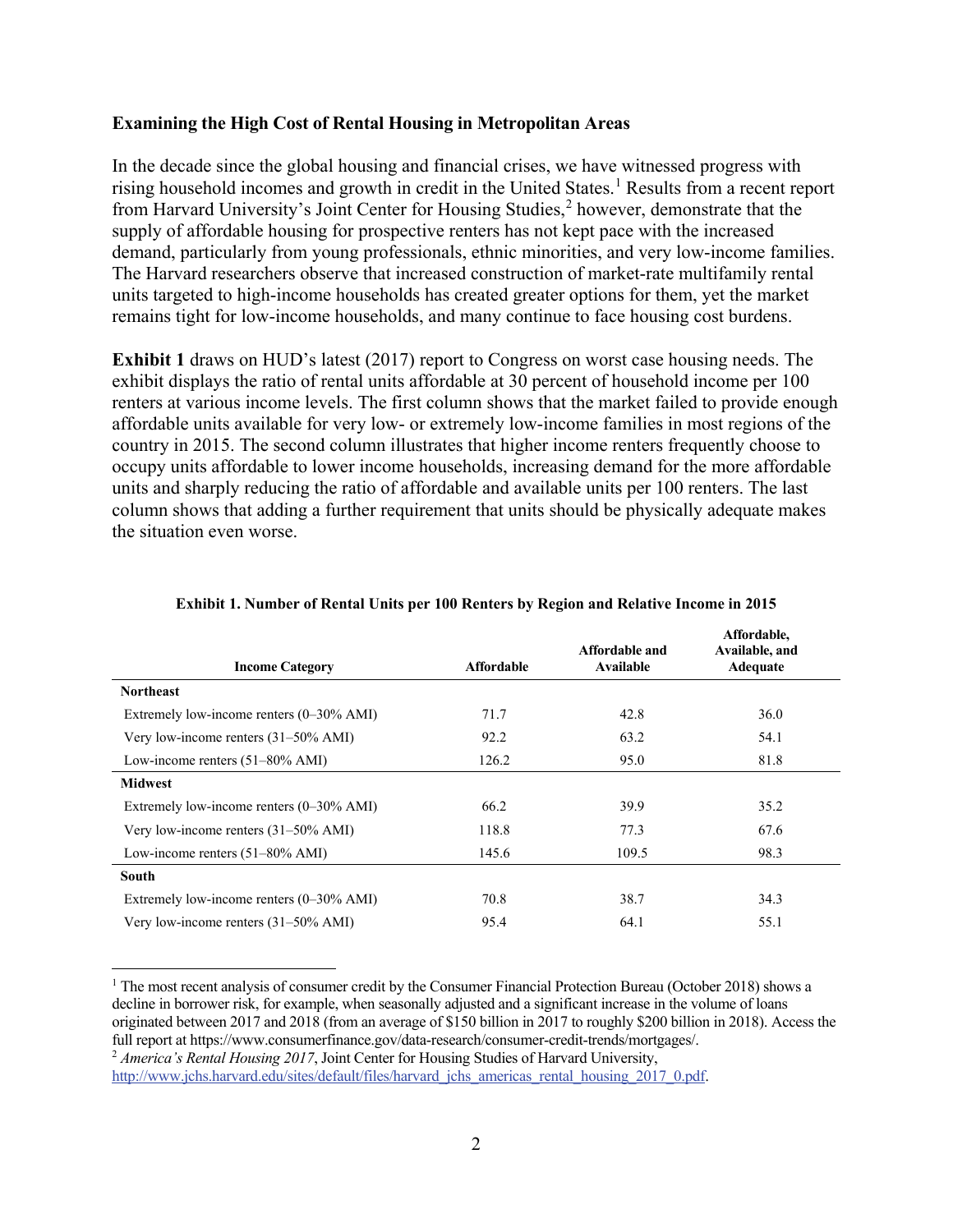| <b>Income Category</b>                              | <b>Affordable</b> | Affordable and<br>Available | Affordable,<br>Available, and<br><b>Adequate</b> |
|-----------------------------------------------------|-------------------|-----------------------------|--------------------------------------------------|
| Low-income renters $(51-80\% \text{ AMI})$          | 142.2             | 104.4                       | 92.6                                             |
| West                                                |                   |                             |                                                  |
| Extremely low-income renters $(0-30\% \text{ AMI})$ | 53.9              | 29.9                        | 26.6                                             |
| Very low-income renters $(31-50\% \text{ AMI})$     | 64.0              | 43.7                        | 38.2                                             |
| Low-income renters $(51-80\% \text{ AMI})$          | 119.9             | 87.6                        | 78.7                                             |
| <b>Total</b>                                        |                   |                             |                                                  |
| Extremely low-income renters $(0-30\% \text{ AMI})$ | 66.0              | 37.7                        | 33.0                                             |
| Very low-income renters $(31-50\% \text{ AMI})$     | 92.9              | 62.0                        | 53.7                                             |
| Low-income renters $(51-80\% \text{ AMI})$          | 135.4             | 99.9                        | 88.7                                             |

#### **Exhibit 1. Number of Rental Units per 100 Renters by Region and Relative Income in 2015**

**Notes:** AMI = Area Median Income. *Affordable* refers to gross rents of less than 30 percent of stated household income. *Available* refers to units being already occupied by households of the stated income or being vacant and available for rent. *Adequate* refers to units being free of severe deficiencies.

**Source**: Tabulations of American Housing Survey data by HUD's Office of Policy Development and Research; exhibits 2-7 and 2-9 of *Worst Case Housing Needs: 2017 Report to Congress* [\(https://www.huduser.gov/portal/publications/Worst-Case-](https://www.huduser.gov/portal/publications/Worst-Case-Housing-Needs.html)[Housing-Needs.html\)](https://www.huduser.gov/portal/publications/Worst-Case-Housing-Needs.html).

For the nation as a whole, there were enough rental units in 2015 to provide affordable housing for every renter household between 50 and 80 percent of AMI (affordable and available ratio of 99.9 units per 100 renters), but only for 62.0 per 100 very low-income renters and 37.7 per 100 extremely low-income renters.<sup>[3](#page-3-0)</sup> Housing supply for the lower income groups is constrained in every region, but the challenge of locating available affordable housing options is greatest in the West.

Similarly, we find that the lack of affordable rental housing options is a reality in high-cost metropolitan areas across the country. As requested in the Senate report, **exhibit 2** displays the top 30 metropolitan areas ranked by 2016 median rents. The table also displays the percentage change in median rents for these metropolitan areas between 2005 and 2016.

#### **Exhibit 2. High-Cost Metropolitan Areas, Ranked by Monthly Median Rent for 2-Bedroom Units, 2016**

| Rank | Metropolitan Area                  | <b>Rent 2005</b> | <b>Rent 2016</b> | Percent<br>Change in<br><b>Median Rent,</b><br>2005-2016 | <b>Percent Change</b><br>in Median<br>Income,<br>2005-2016 |
|------|------------------------------------|------------------|------------------|----------------------------------------------------------|------------------------------------------------------------|
|      | San Jose-Sunnyvale-Santa Clara, CA | 1.208            | 2.044            | 69.2                                                     | 37.7                                                       |
|      | San Francisco-Oakland-Hayward, CA  | 1.135            | 1.757            | 54.8                                                     | 41.2                                                       |
|      | Oxnard-Thousand Oaks-Ventura, CA   | 1.181            | 1.647            | 39.5                                                     | 22.4                                                       |

<span id="page-3-0"></span><sup>3</sup> Note that this analysis reflects a well-established measurement approach presented in HUD's biennial Worst Case Needs reports to Congress. Also note that median incomes were up 4.0 percent from 2016 to \$61,372 in 2017. For a fuller picture of income trends, see the U.S. Census Bureau, "Selected Characteristics of Households by Total Money Income, Table HINC-01." Access the report a[t https://www.census.gov/data/tables/time-series/demo/income](https://www.census.gov/data/tables/time-series/demo/income-poverty/cps-hinc/hinc-01.html)[poverty/cps-hinc/hinc-01.html.](https://www.census.gov/data/tables/time-series/demo/income-poverty/cps-hinc/hinc-01.html)

 $\overline{a}$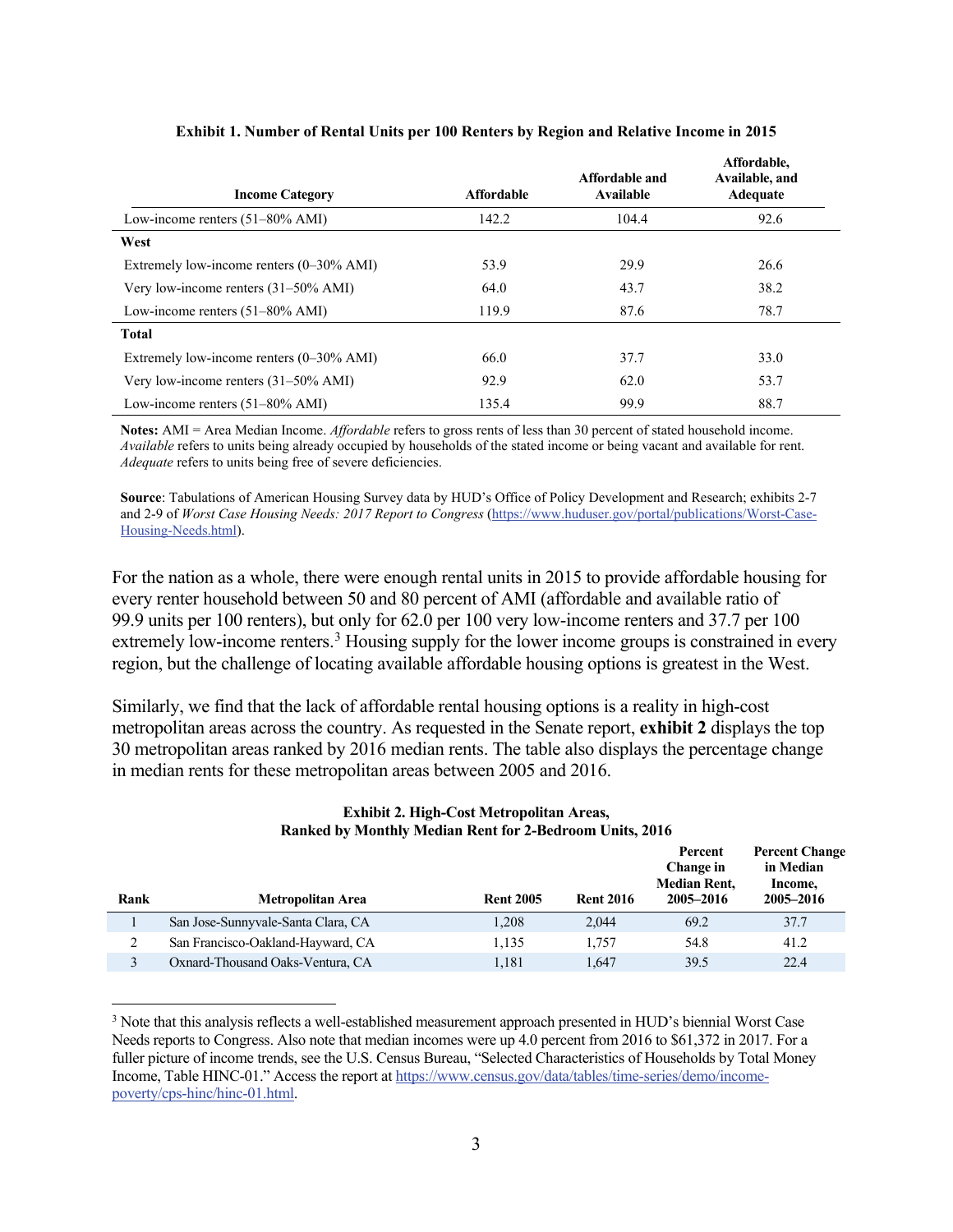| Rank           | <b>Metropolitan Area</b>                         | <b>Rent 2005</b> | <b>Rent 2016</b> | Percent<br>Change in<br><b>Median Rent,</b><br>2005-2016 | <b>Percent Change</b><br>in Median<br>Income,<br>2005-2016 |
|----------------|--------------------------------------------------|------------------|------------------|----------------------------------------------------------|------------------------------------------------------------|
| $\overline{4}$ | Urban Honolulu, HI                               | 1,012            | 1,621            | 60.2                                                     | 34.2                                                       |
| 5              | Santa Cruz-Watsonville, CA                       | 1,202            | 1,594            | 32.6                                                     | 15.3                                                       |
| 6              | Washington-Arlington-Alexandria, DC-VA-MD-<br>WV | 1,071            | 1,570            | 46.6                                                     | 25.9                                                       |
| $\tau$         | Santa Maria-Santa Barbara, CA                    | 1,121            | 1,542            | 37.6                                                     | 17.1                                                       |
| 8              | Santa Rosa, CA                                   | 1,080            | 1,526            | 41.3                                                     | 25.1                                                       |
| 9              | San Diego-Carlsbad, CA                           | 1,072            | 1,504            | 40.3                                                     | 22.7                                                       |
| 10             | Napa, CA                                         | 1,077            | 1,480            | 37.4                                                     | 31.2                                                       |
| 11             | Vallejo-Fairfield, CA                            | 1,096            | 1,427            | 30.2                                                     | 12.6                                                       |
| 12             | Bridgeport-Stamford-Norwalk, CT                  | 1,067            | 1,412            | 32.3                                                     | 27.0                                                       |
| 13             | California-Lexington Park, MD                    | 827              | 1,409            | 70.4                                                     | 33.4                                                       |
| 14             | Los Angeles-Long Beach-Anaheim, CA               | 972              | 1,403            | 44.3                                                     | 27.6                                                       |
| 15             | Boston-Cambridge-Newton, MA-NH                   | 1,024            | 1,350            | 31.8                                                     | 35.0                                                       |
| 16             | Boulder, CO                                      | 945              | 1,348            | 42.6                                                     | 37.5                                                       |
| 17             | New York-Newark-Jersey City, NY-NJ-PA            | 947              | 1,346            | 42.1                                                     | 29.6                                                       |
| 18             | Seattle-Tacoma-Bellevue, WA                      | 811              | 1,325            | 63.4                                                     | 41.0                                                       |
| 19             | Salinas, CA                                      | 1008             | 1,314            | 30.4                                                     | 15.8                                                       |
| 20             | San Luis Obispo-Paso Robles-Arroyo Grande, CA    | 1003             | 1,313            | 30.9                                                     | 35.6                                                       |
| 21             | Barnstable Town, MA                              | 1,037            | 1,295            | 24.9                                                     | 25.8                                                       |
| 22             | Denver-Aurora-Lakewood, CO                       | 777              | 1,286            | 65.5                                                     | 29.3                                                       |
| 23             | Fairbanks, AK                                    | 789              | 1,277            | 61.9                                                     | 28.7                                                       |
| 24             | Anchorage, AK                                    | 864              | 1,256            | 45.4                                                     | 35.4                                                       |
| 25             | Kahului-Wailuku-Lahaina, HI                      | 1,011            | 1,254            | 24.0                                                     | 17.4                                                       |
| 26             | Miami-Fort Lauderdale-West Palm Beach, FL        | 877              | 1,249            | 42.4                                                     | 21.0                                                       |
| 27             | Riverside-San Bernardino-Ontario, CA             | 912              | 1,235            | 35.4                                                     | 16.8                                                       |
| 28             | Naples-Immokalee-Marco Island, FL                | 997              | 1,230            | 23.4                                                     | 21.9                                                       |
| 29             | Baltimore-Columbia-Towson, MD                    | 816              | 1,226            | 50.2                                                     | 32.4                                                       |
| 30             | Fort Collins, CO                                 | 771              | 1,204            | 56.2                                                     | 28.1                                                       |

#### **Exhibit 2. High-Cost Metropolitan Areas, Ranked by Monthly Median Rent for 2-Bedroom Units, 2016**

**Source**: Tabulations of American Community Survey data by HUD's Office of Policy Development and Research

 $\overline{a}$ 

The table shows that more than half of the high-cost metropolitan areas are in the West, with California leading the way. In most high-cost metropolitan areas, changes in median household income have not kept up with increases in rents. The average metropolitan area on this list experienced rent increases 67 percent greater than their income growth during the 2005 to 2016 period. Such rent inflation is an important cause of increases in the number of very low-income renter households with worst case housing needs during the same period. Worst case needs grew from 5.99 million households in 2005 to 8.30 million households in 2015—43 percent of the 19.20 million very low-income renter households in 2015.<sup>[4](#page-4-0)</sup>

<span id="page-4-0"></span><sup>&</sup>lt;sup>4</sup> For the Tribal Communities, there are additional challenges. While most tribes are in rural areas, there are some tribes that are located in what are considered high-cost metropolitan areas, such as the Aquinnah in Martha's Vineyard. For those tribes, in addition to the other barriers identified, there are also issues of developing on tribal trust land, which is not fee-simple land, and coordinating with jurisdictions to address issues surrounding tribal sovereignty, tribal land status, and infrastructure.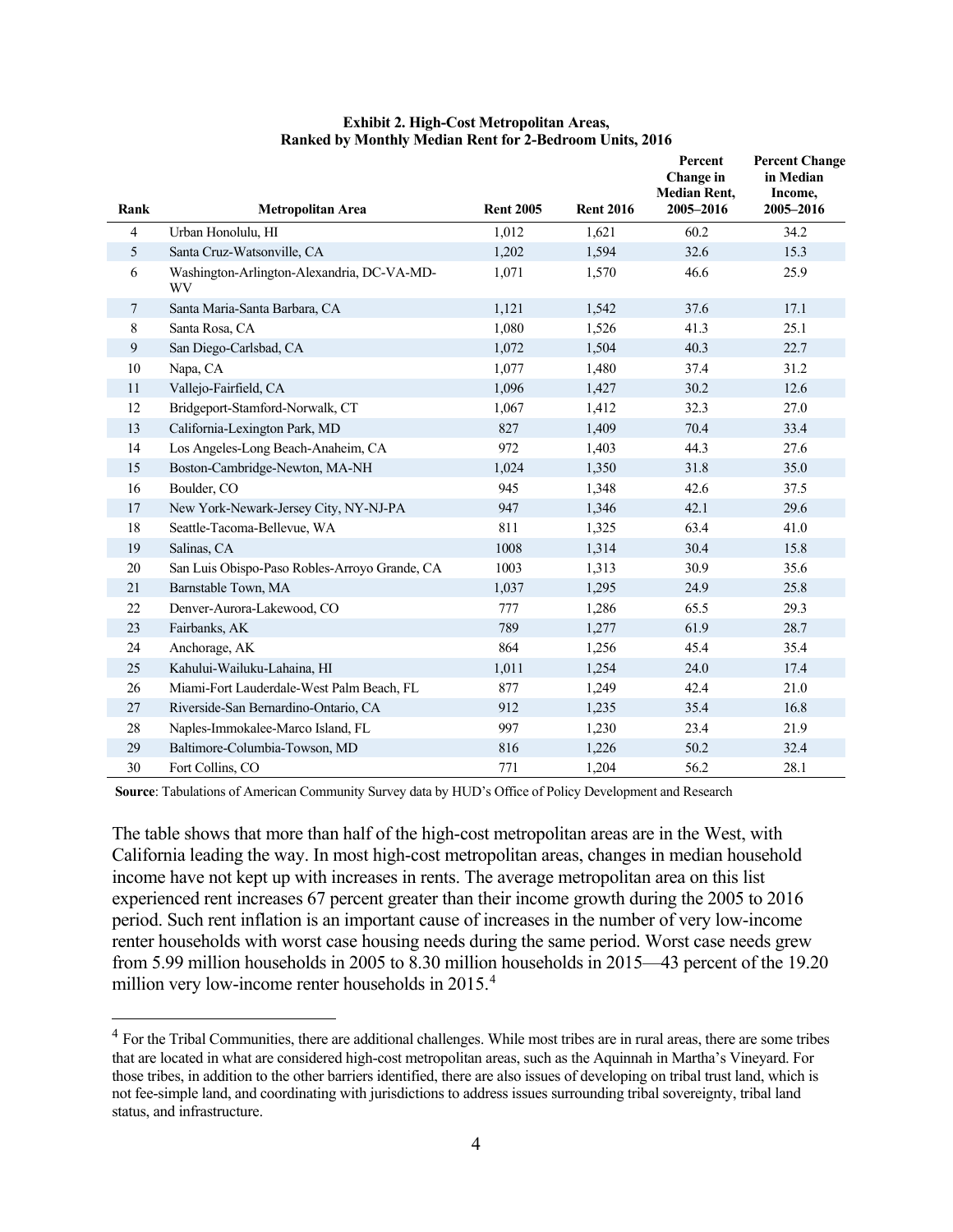**Exhibit 3** shows that the challenge posed by the lack of affordable housing is generally greater in urban suburbs than in central cities. Nonmetropolitan areas and lower cost regions, however, also experience substantial housing affordability problems.

| <b>Region</b>    | <b>Central Cities</b> | Suburbs, Urban | <b>Suburbs, Rural</b> | <b>Nonmetropolitan</b><br><b>Areas</b> | <b>Total</b> |
|------------------|-----------------------|----------------|-----------------------|----------------------------------------|--------------|
| <b>Northeast</b> | 39.7                  | 43.0           | 33.7                  | 29.7                                   | 40.0         |
| <b>Midwest</b>   | 37.3                  | 42.1           | 39.5                  | 29.2                                   | 37.3         |
| <b>South</b>     | 45.9                  | 52.6           | 30.8                  | 31.1                                   | 43.7         |
| West             | 50.9                  | 55.4           | 40.0                  | 36.4                                   | 50.4         |
| <b>Total</b>     | 44.2                  | 48.8           | 34.8                  | 31.1                                   | 43.2         |

**Exhibit 3. Percentage of Very Low-Income Renters with Worst Case Housing Needs by Region and Metropolitan Location in 2015**

**Source**: Tabulations of American Housing Survey data by HUD's Office of Policy Development and Research; see *Worst Case Housing Needs: 2017 Report to Congress* (https://www.huduser.gov/portal/publications/Worst-Case-Housing-Needs.html)

With this overview of the severe challenge posed by the affordable housing gap, especially in highcost metropolitan areas, we turn next to some potential solutions.

#### **Challenges and Potential Solutions at the State and Local Level**

 $\overline{a}$ 

The Senate committee asked HUD to recommend approaches to encourage States and their local government entities to mitigate affordable housing challenges and to encourage the adoption of strategies that expand new housing options in these areas.

Although local and state housing regulations are usually established with good intentions, they sometimes serve as barriers to the development and availability of affordable housing without a commensurate health or safety benefit. Many of these locally and state-imposed requirements prolong the completion of new construction and exacerbate the high housing costs that burden residents of certain communities. Housing experts have found compelling evidence that strict or outdated land use zoning requirements are important drivers of rising housing costs. Regulatory barriers, such as restrictive and obsolete local building practices, bureaucratic inertia, exclusionary zoning practices, and protracted project reviews significantly raise development costs. These requirements either prevent the development of affordable housing in areas with high job growth, forcing lower income households to live far from job opportunities, or limit the availability of affordable market-rate housing in higher cost communities.<sup>[5](#page-5-0)</sup>

The most recent issue of *Evidence Matters,* [6](#page-5-1) for example, provides an in-depth discussion on the

<span id="page-5-0"></span><sup>&</sup>lt;sup>5</sup> See, for example, John Quigley and Steven Raphael. 2005. "Regulation and the High Cost of Housing in California," *American Economic Review* 95 (2): 323–8.

<span id="page-5-1"></span><sup>6</sup> U.S. Department of Housing and Urban Development (HUD) Office of Policy Development and Research (PD&R).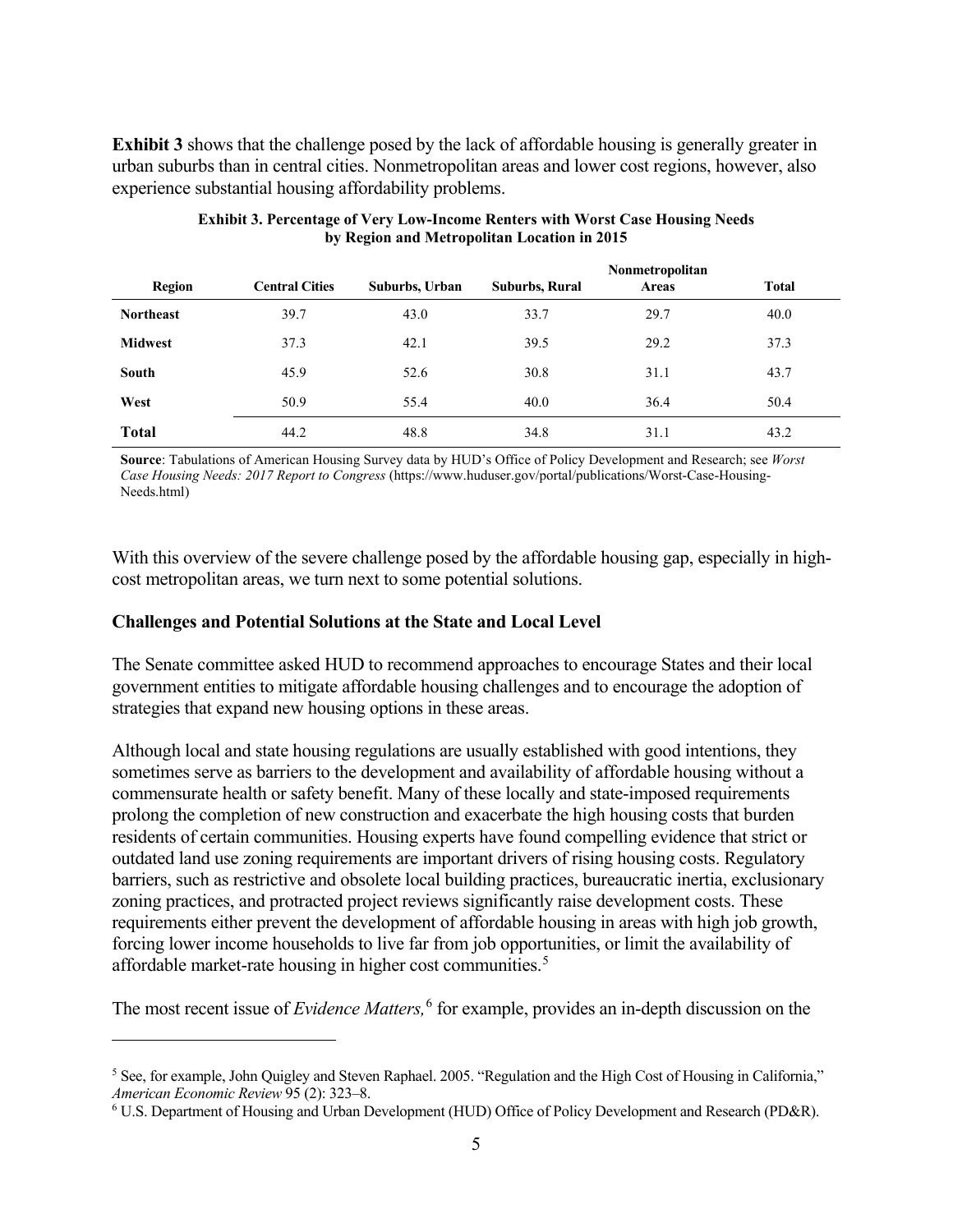impact of barriers on housing production. The evidence suggests that land use regulations disproportionately affect low- and moderate-income families by limiting the availability of quality affordable housing and driving up the costs of the existing supply.<sup>[7](#page-6-0)</sup> As housing economists Gyourko and Molloy point out, most researchers agree that the costs of regulations are quantifiable. $^8$  $^8$ However, more studies are needed to evaluate the efficiency and public benefits of regulations. Reaffirming that point, Reeves and Hilikias confirmed that land use regulations still pose significant challenges for low-income families searching for quality neighborhoods with access to good schools, job opportunities, and attractive community amenities.<sup>[9](#page-6-2)</sup> Even though post-recession household incomes have improved as low- and semi-skilled workers take advantage of employment opportunities, the authors found that in modest- and high-cost housing markets, local governments use their zoning powers to price out low-income families, bowing to pressure from upper-middleincome households to preserve or increase home values.

States and local jurisdictions have adopted creative approaches to the affordability challenge. We offer examples from selected high-cost metropolitan areas listed in **exhibit 2** and exemplary efforts at the state level to reduce the barriers to affordable rental housing.

#### **Examples of High-Cost Metropolitan Areas and Strategies for Improving Housing Affordability**

## *San Jose-Sunnyvale-Santa Clara, California*

*Strategy #1—Expedite the Permitting Process*. Communities should identify inefficiencies, duplicative requirements, and other administrative processes that cause delays in issuing building permits. San Jose has established a creative way to streamline its permitting process by allowing developers to take advantage of an expedited application process through the Internet, applying online for a building permit, scheduling the inspection, and requesting fast-tracking of the review period to be completed within a few days. This is especially useful for small projects and those requiring minor rehab or structural changes. As the most recent *Permit Report* demonstrates, new multifamily construction starts have increased significantly in the past year: [https://sjpermits.org/permits/general/reportdata.asp.](https://sjpermits.org/permits/general/reportdata.asp)

## *San Francisco-Oakland-Hayward, California*

 $\overline{a}$ 

*Strategy #2—Improved Site Planning and Building Codes for Affordable Microunits*. The Bay Area has struggled with an affordable housing crisis for decades. The City of San Francisco has allowed production of "tiny homes," sometimes referred to as microunits, as an affordable housing option. Units may be built to American Disabilities Act (ADA) standards to accommodate persons with disabilities. They vary in size from 400 to 600 square feet. The city provides the site for construction

<span id="page-6-0"></span><sup>2018. &</sup>quot;Regulatory Barriers and Affordable Housing: Problems and Solutions," *Evidence Matters*, Spring: 11–15. <sup>7</sup> Ikeda, Sanford, and Emily Washington. 2015. *[How Land-Use Regulation Undermines Affordable Housing](https://www.mercatus.org/system/files/Ikeda-Land-Use-Regulation.pdf)*. Arlington, VA: Mercatus Center at George Mason University.

<span id="page-6-1"></span><sup>8</sup> Gyourko, Joseph, and Raven Molloy. 2015. ["Regulation and Housing Supply."](https://faculty.wharton.upenn.edu/wp-content/uploads/2017/05/Regulation-and-Housing-Supply-1.pdf) In *Handbook of Regional and Urban Economics 5B*, edited by Gilles Duranton, J. Vernon Henderson, and William C. Strange. Oxford, UK: Elsevier: 1289– 337.

<span id="page-6-2"></span><sup>&</sup>lt;sup>9</sup> Reeves, Richard V., and Dimitrios Hilikias. 2016. "How Land Use Regulations are Zoning Out Low-Income Families," *Social Mobility Memos blog*, Brookings Institution, August 16. https://www.brookings.edu/blog/social-mobilitymemos/2016/08/16/zoning-as-opportunity-hoarding/.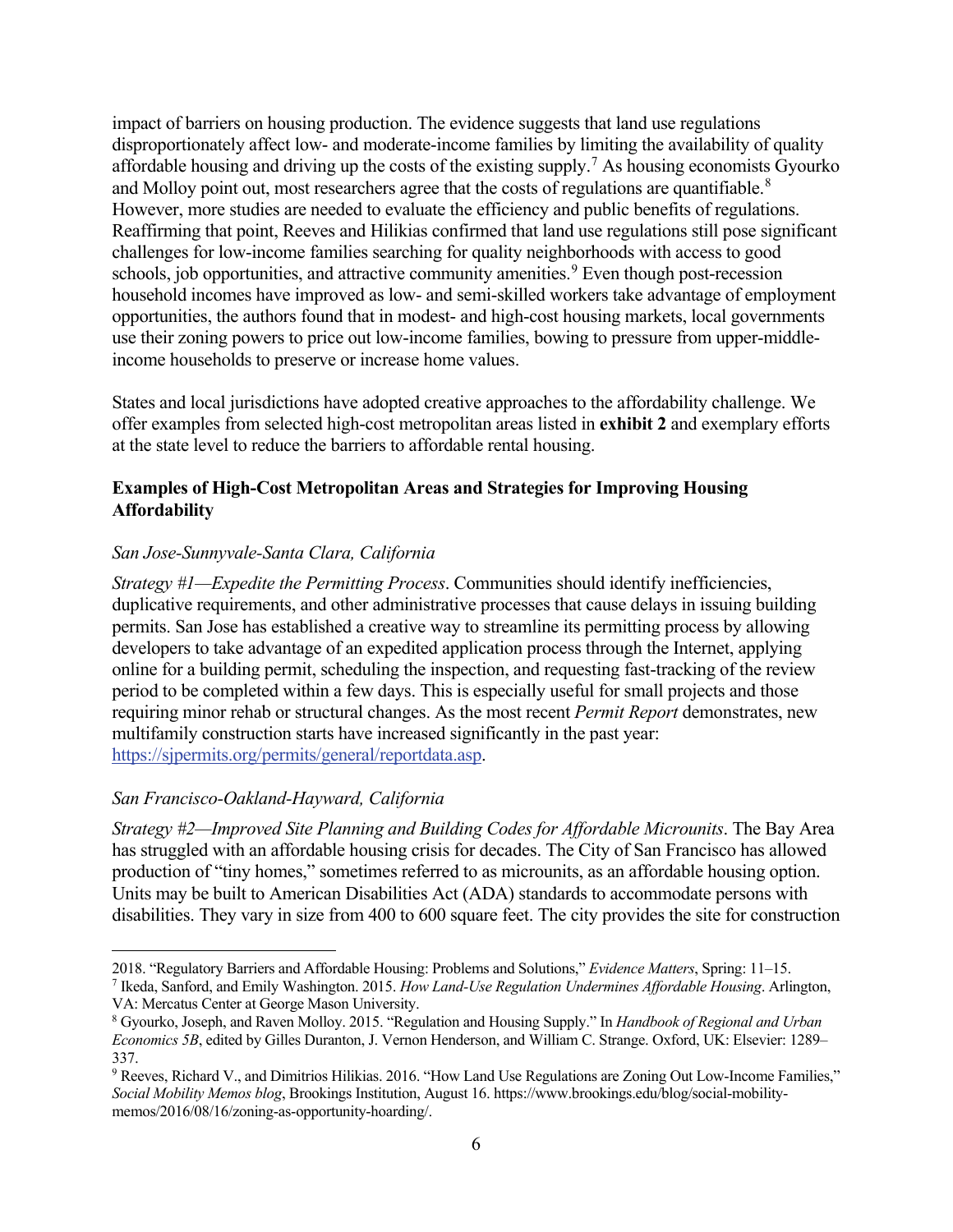and commits to a 10-year master lease, and a private entity builds the housing to the established local or state building code, ensuring compliance with health, safety, and resiliency standards. After 10 years, the municipality has the option to buy the property at a fair market value: [https://www.sf](https://www.sf-planning.org/ftp/files/legislative_changes/new_code_summaries/120996_Cap_on_Efficiency_Dwelling_Units.pdf)[planning.org/ftp/files/legislative\\_changes/new\\_code\\_summaries/120996\\_Cap\\_on\\_Efficiency\\_Dwel](https://www.sf-planning.org/ftp/files/legislative_changes/new_code_summaries/120996_Cap_on_Efficiency_Dwelling_Units.pdf) ling Units.pdf.

## *Washington-Arlington-Alexandria, D.C.-VA-MD-WV*

*Strategy #3—Incentivize Affordable Rental Housing through Inclusionary Zoning*. Inclusionary zoning (IZ) is an affordable housing tool that links the production of affordable housing to the production of market-rate housing. IZ policies either require or encourage new residential developments to make a certain percentage of the housing units affordable to low- or moderateincome residents. In exchange, many IZ programs provide cost offsets to developers, such as density bonuses that allow the developer to build more units than conventional zoning typically allows or fast-track permitting, which would make it possible for developers to build more quickly. According to the most recent *Inclusionary Zoning Annual Report*, the goal was to increase affordable housing units for families earning between 50 and 80 percent of the area median income. In 2017, 191 units were produced, including 144 units at 80 percent AMI and the balance at 50 percent AMI.[10](#page-7-0)

There is considerable variation in the structure and goals of inclusionary zoning programs throughout the country: some IZ programs are voluntary, and others are mandatory. The programs are triggered by different sizes and types of market-rate developments; they target the affordable units to different income levels; they have different rules about whether the affordable units must be located within the market-rate development or if they may be located off site; and they impose the affordability restriction for different lengths of time.

In the Washington, DC region, for instance, some counties adopted IZ ordinances that (a) serve households with incomes up to 80 percent of the area median income, (b) do not allow developers to pay fees in lieu, and (c) require that the units must remain affordable for at least 99 years. The D.C. zoning commission approved a supplement to the existing inclusionary zoning code that mandates that all new affordable housing development projects set aside at least 15 percent of the units for families earning up to 60 percent of the area median income rather than the previous 80 percent AMI requirement:<sup>11</sup>

[https://dc.urbanturf.com/articles/blog/zoning\\_commission\\_votes\\_to\\_make\\_inclusionary\\_zoning\\_m](https://dc.urbanturf.com/articles/blog/zoning_commission_votes_to_make_inclusionary_zoning_more_inclusive/11497) [ore\\_inclusive/11497.](https://dc.urbanturf.com/articles/blog/zoning_commission_votes_to_make_inclusionary_zoning_more_inclusive/11497)

Similarly, the Commonwealth of Virginia allows considerable discretion in how local communities design their inclusionary zoning programs. Fairfax County established one of the nation's earliest IZ

 $\overline{a}$ <sup>10</sup> See the Fiscal Year 2016 report, pp.  $5-6$ :

<span id="page-7-0"></span>[https://dhcd.dc.gov/sites/default/files/dc/sites/dhcd/publication/attachments/DHCD%20FY2016%20IZ%20Annual%20R](https://dhcd.dc.gov/sites/default/files/dc/sites/dhcd/publication/attachments/DHCD%20FY2016%20IZ%20Annual%20Report_0.pdf) [eport\\_0.pdf.](https://dhcd.dc.gov/sites/default/files/dc/sites/dhcd/publication/attachments/DHCD%20FY2016%20IZ%20Annual%20Report_0.pdf)

<span id="page-7-1"></span> $11$  It is important to caution that in terms of total affordable housing production, a higher IZ percentage is not necessarily better. In any market there is an upper bound percentage above which a significant number of potential developments would not be impacted. In San Francisco, for example, the Board of Supervisors contemplated an IZ percentage of up to 22 percent of units, which would have been too many to be cross-subsidized by the market rate units given height restrictions and local market conditions.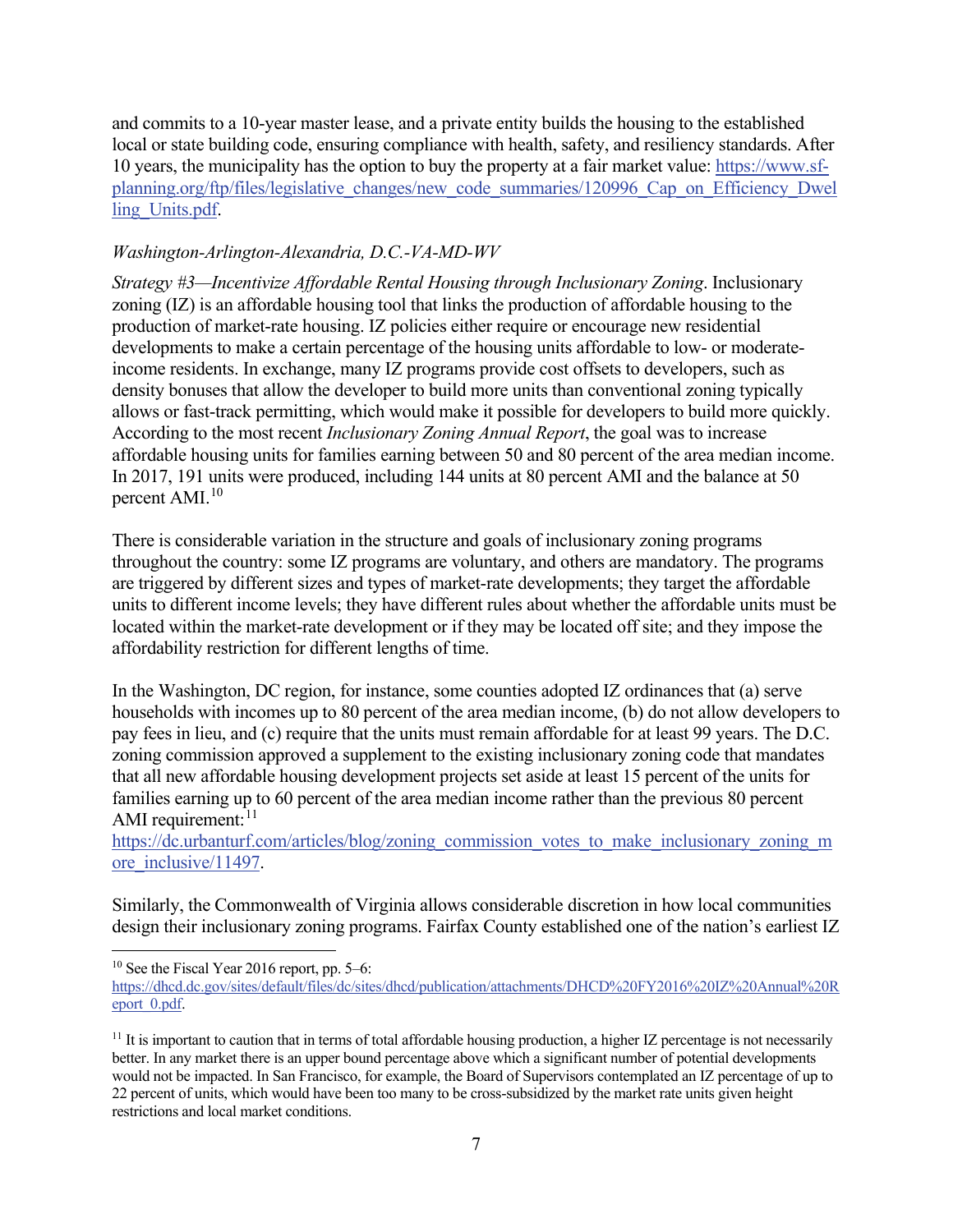ordinances in the country. The ordinance has been amended many times over the years, but the county has witnessed the most success with its density bonus program, rewarding developers of affordable housing a density bonus of up to 20 percent for producing additional affordable dwelling units (ADUs): [http://www.housingvirginia.org/wp](http://www.housingvirginia.org/wp-content/uploads/2018/07/HV_Inclusionary_Guidebook.pdf)[content/uploads/2018/07/HV\\_Inclusionary\\_Guidebook.pdf.](http://www.housingvirginia.org/wp-content/uploads/2018/07/HV_Inclusionary_Guidebook.pdf)

## *San Diego, California*

*Strategy #4—Experiment with Shared Parking*. Because parking is very expensive to build, this strategy entails that property owners of developments adjacent to multifamily housing establishments agree to share parking lots to reduce traffic and the maintenance costs associated with unused spaces. San Diego's Shared Parking Ordinance was revised recently to facilitate these agreements and to promote greater density that would support more affordable housing units: [https://www.sandiego.gov/sites/default/files/housing-inventory-annual-report.pdf.](https://www.sandiego.gov/sites/default/files/housing-inventory-annual-report.pdf)

## *Boston-Cambridge-Newton, MA, NH*

*Strategy #5—Use City-Owned Land through Ground Lease*. In regions where the rents are exceedingly high, municipalities can make use of the existing or surplus land they own to facilitate the development of affordable housing. In the ground lease exchange, a city "rents out" a parcel or parcels of land that it owns to a developer at a discounted price for a specified number of years (typically 75 to 99 years). Although ground leases generate much less revenue than does a sale, the benefit ensures that some affordable housing units are preserved. Ground leases can be combined with other affordable housing financing tools, such as the Low-Income Housing Tax Credit (LIHTC). Boston's Imagine 2030 program assists potential renters with locating available affordable housing units that have either been produced or preserved through the program: [https://www.boston.gov/news/new-online-tools-expand-access-affordable-housing.](https://www.boston.gov/news/new-online-tools-expand-access-affordable-housing)

## *New York-Newark-Jersey City, NY-NJ-PA*

*Strategy #6—Leverage Public-Private Partnerships for Affordable Co-Housing*. New York City will launch a pilot program called ShareNYC that will offer co-housing rental units to very lowincome families. The city will also consider extending the program to include private developers of mixed-income co-housing<sup>[12](#page-8-0)</sup> projects. Share NYC will be funded through a variety of financing tools, including publicly owned land ground leases: [https://www1.nyc.gov/site/hpd/developers/request](https://www1.nyc.gov/site/hpd/developers/request-for-expressions-of-interest/share-nyc-rfi-rfei.page)[for-expressions-of-interest/share-nyc-rfi-rfei.page.](https://www1.nyc.gov/site/hpd/developers/request-for-expressions-of-interest/share-nyc-rfi-rfei.page)

## *Seattle-Tacoma-Bellevue, WA*

*Strategy #7—Create Affordable Renter Units through the Expansion of the Multifamily Tax Exemption Program*. Seattle's Multifamily Tax Exemption program offers property tax abatement for developers of market-rate housing who build housing for renters with incomes between 65 and 85 percent of the area median income. The state can allow for the abatement to continue in

<span id="page-8-0"></span> $\overline{a}$  $12$  Co-housing is described as a community of private homes or units that contain traditional private spaces, such as a bathroom or small kitchen, but also contain larger amenities where the community of homeowners or renters congregate and interact. These larger amenities commonly include recreational spaces, a kitchen, laundry, and recreational spaces that residents share.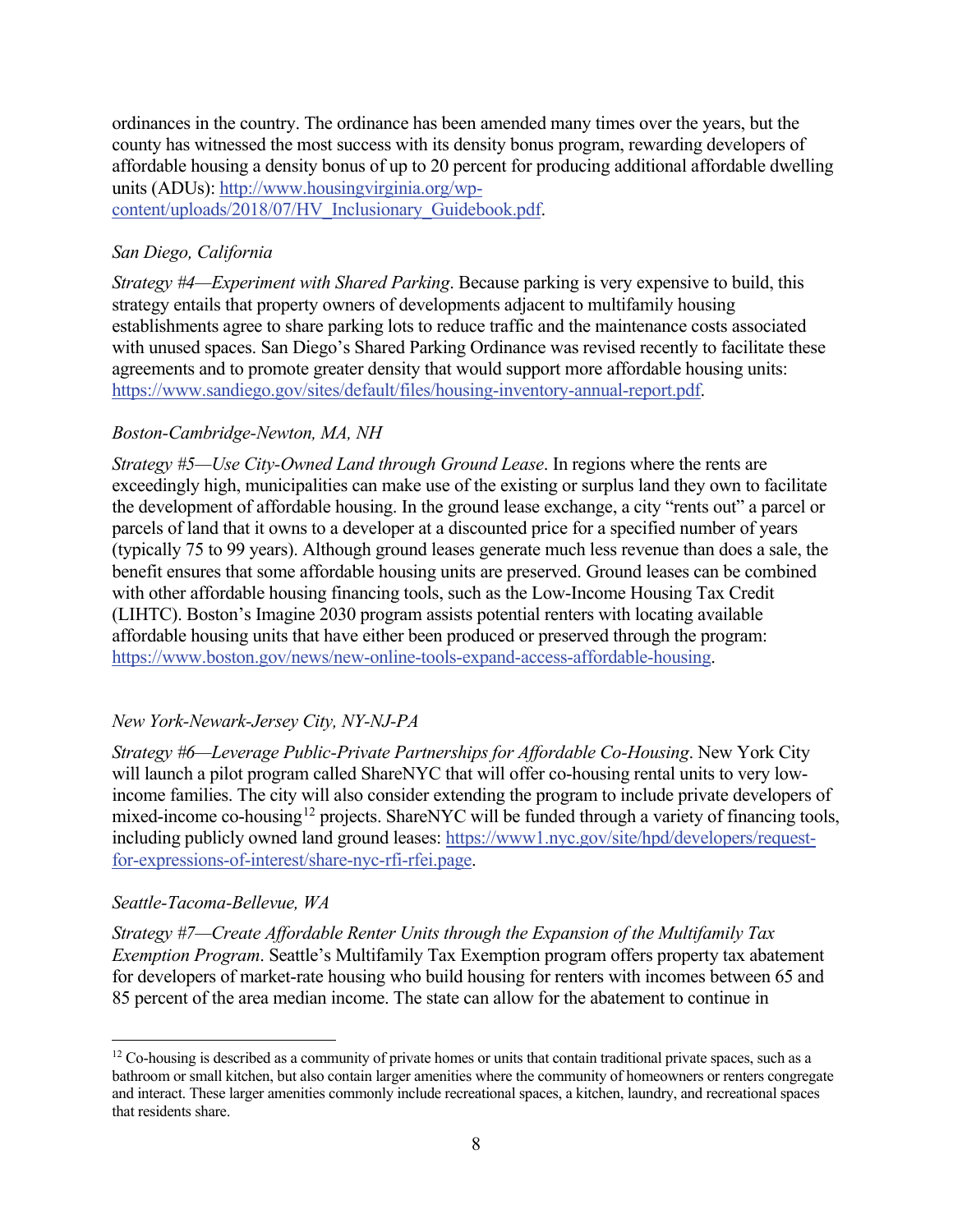perpetuity production outside Seattle's Urban Village neighborhood: [https://www.seattlehousing.org/housing/housing-choice-vouchers/renting-with-a-voucher/multi](https://www.seattlehousing.org/housing/housing-choice-vouchers/renting-with-a-voucher/multi-family-tax-exemption-program)[family-tax-exemption-program.](https://www.seattlehousing.org/housing/housing-choice-vouchers/renting-with-a-voucher/multi-family-tax-exemption-program)

# *Miami-Fort Lauderdale-West Palm Beach, FL*

*Strategy #8—Develop an Affordable Housing Master Plan Using Vacant Land*. The region has an abundance of underutilized properties and vacant land available outside the Urban Development Boundary for potential affordable housing projects. Most of this land (11,012 acres) is publicly owned. The land can be repurposed for residential or mixed-use development to serve a growing population: [https://civic.miami.edu/\\_assets/pdf/housing-initiatives/housing-reports/Dynamics-of-](https://civic.miami.edu/_assets/pdf/housing-initiatives/housing-reports/Dynamics-of-Housing-Affordability-Inclusionary-Zoning-2017-4-19-Final.pdf)[Housing-Affordability-Inclusionary-Zoning-2017-4-19-Final.pdf.](https://civic.miami.edu/_assets/pdf/housing-initiatives/housing-reports/Dynamics-of-Housing-Affordability-Inclusionary-Zoning-2017-4-19-Final.pdf)

# **Statewide Examples of Affordable Housing Strategies**

*California—Adopt Statewide Comprehensive Affordable Housing Laws.* Facing the greatest affordable housing crisis in the country, the state recently adopted 15 bills that establish priorities for expanding affordable housing options. The most ambitious of these measures include the following:

- AB 1505 requires that new rental housing projects set aside below-market rate units of a specified percentage in multifamily development projects for low- to moderate-income renters. The bill allows the state substantial review and approval for projects in jurisdictions that adopt inclusionary housing projects in which at least 15 percent of development units are set aside for low-income families: [http://www.meyersnave.com/ab-1505-revives-power](http://www.meyersnave.com/ab-1505-revives-power-cities-counties-impose-inclusionary-requirements-rental-housing-developments/)[cities-counties-impose-inclusionary-requirements-rental-housing-developments/.](http://www.meyersnave.com/ab-1505-revives-power-cities-counties-impose-inclusionary-requirements-rental-housing-developments/)
- SB 540 and AB 73 give local governments authority to determine Workforce Housing Opportunity Zones, in which at least one-half of the housing would be affordable to households with incomes between 50 and 80 percent of area median income: [http://www.meyersnave.com/wp](http://www.meyersnave.com/wp-content/uploads/AffordableHouseingBillPack_GoetzPlaza-DJ-1.10.18-New-Laws.pdf)[content/uploads/AffordableHouseingBillPack\\_GoetzPlaza-DJ-1.10.18-New-Laws.pdf.](http://www.meyersnave.com/wp-content/uploads/AffordableHouseingBillPack_GoetzPlaza-DJ-1.10.18-New-Laws.pdf)

*Hawaii—Create a Statewide Affordable Housing Revolving Fund.* In April 2018, the state legislature authorized a Rental Housing Trust Fund devoted to 25,000 new affordable rental housing construction projects and the rehabilitation of existing rental units affordable to families at or above 50 percent of the area median income. The legislation expands the general excise tax exemption for the construction or substantial rehabilitation of properties with affordable housing units when all of the units are available to households with incomes at or below 140 percent of the area median family income, of which at least 20 percent of the units are available to households with incomes at or below 80 percent of the area median income:

[https://www.capitol.hawaii.gov/measure\\_indiv.aspx?billtype=HB&billnumber=2748&year=2018.](https://www.capitol.hawaii.gov/measure_indiv.aspx?billtype=HB&billnumber=2748&year=2018)

*Nevada—Establish a Statewide Affordable Housing Trust.* Nevada's Account for Low-Income Housing program is one of the oldest Affordable Housing Trust funds enacted at the state level. Created in 1988, the program allocates formula grant funds to local jurisdictions to expand or preserve the supply of affordable rental housing units. Program funding is generated through a